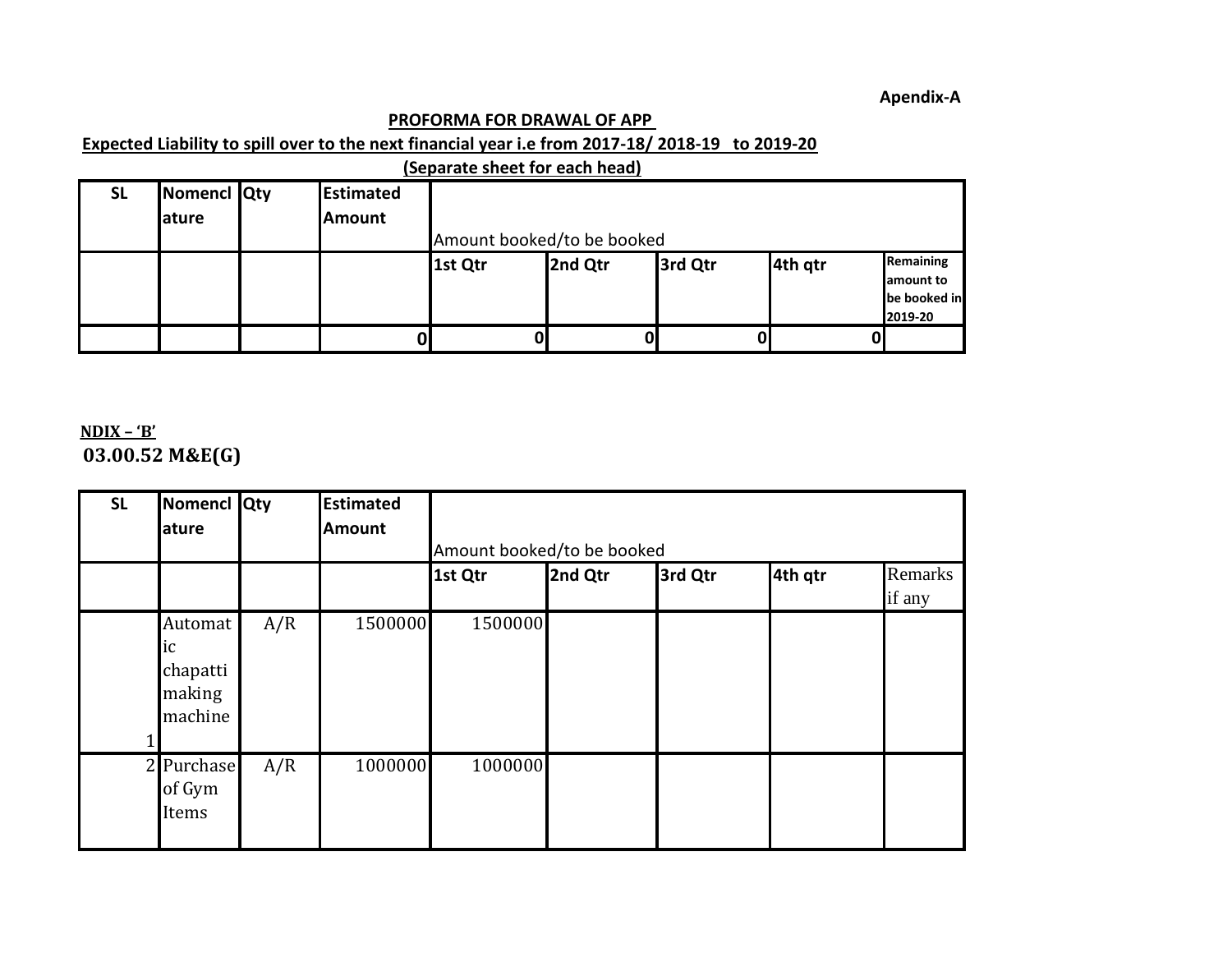| 3 Cooking<br>utensils<br>of<br><b>Stainless</b><br>Steel | A/R | 200000 | 200000 |        |        |  |
|----------------------------------------------------------|-----|--------|--------|--------|--------|--|
| 4 Automat<br>ic steam<br>cooking<br>Processe<br>r        | A/R | 500000 | 500000 |        |        |  |
| 5 Purchase<br>of UPS<br>for<br>Compute<br>r cell         | A/R | 200000 |        | 200000 |        |  |
| 6 Chimney<br>for all<br>Messes                           | A/R | 500000 |        | 500000 |        |  |
| 7 Purchase<br>of Class<br>room<br>equipme<br>nts         | A/R | 250000 |        |        | 250000 |  |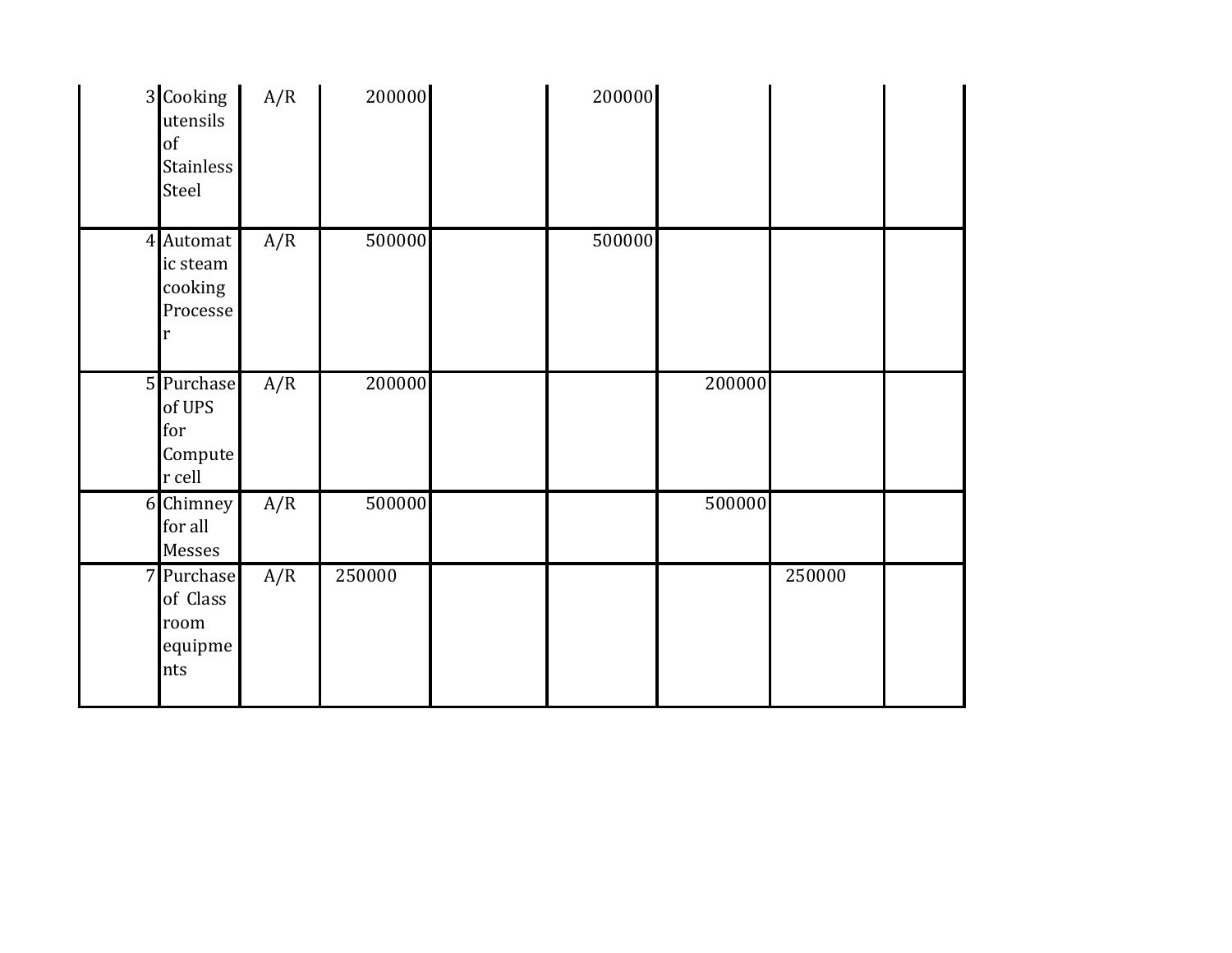|                    | 8 Notice<br><b>Board</b><br>120 X<br>240 Cms<br>with<br>Velvet<br>Material<br>S | A/R   | 40000   |         |         |         | 40000  |  |
|--------------------|---------------------------------------------------------------------------------|-------|---------|---------|---------|---------|--------|--|
|                    | 9 Mats for<br>PT                                                                | A/R   | 100000  | 100000  |         |         |        |  |
|                    | 10 P.A.<br>Equipme<br>nts                                                       | A/R   | 250000  | 250000  |         |         |        |  |
|                    | 11 National<br>Flag                                                             | A/R   | 10000   |         | 10000   |         |        |  |
|                    | 12 Carpente<br>equipme<br>nts                                                   | A/R   | 1000000 |         | 1000000 |         |        |  |
|                    | 13 Digging<br>tools                                                             | A/R   | 150000  |         |         | 150000  |        |  |
|                    | 14 Mountai<br>n Bikes                                                           | A/R   | 250000  |         |         | 250000  |        |  |
| $\omega$<br>'NINIV |                                                                                 | total | 4960000 | 2850000 | 1710000 | 1200000 | 290000 |  |

<u>**APPENDIX – 'C'**</u>

| <b>SL</b> | Nomencl Qty    | <b>Estimated</b> |                            |         |         |         |         |  |
|-----------|----------------|------------------|----------------------------|---------|---------|---------|---------|--|
|           | <b>l</b> ature | <b>Amount</b>    |                            |         |         |         |         |  |
|           |                |                  | Amount booked/to be booked |         |         |         |         |  |
|           |                |                  | 1st Qtr                    | 2nd Qtr | 3rd Qtr | 4th gtr | Remarks |  |
|           |                |                  |                            |         |         |         | if any  |  |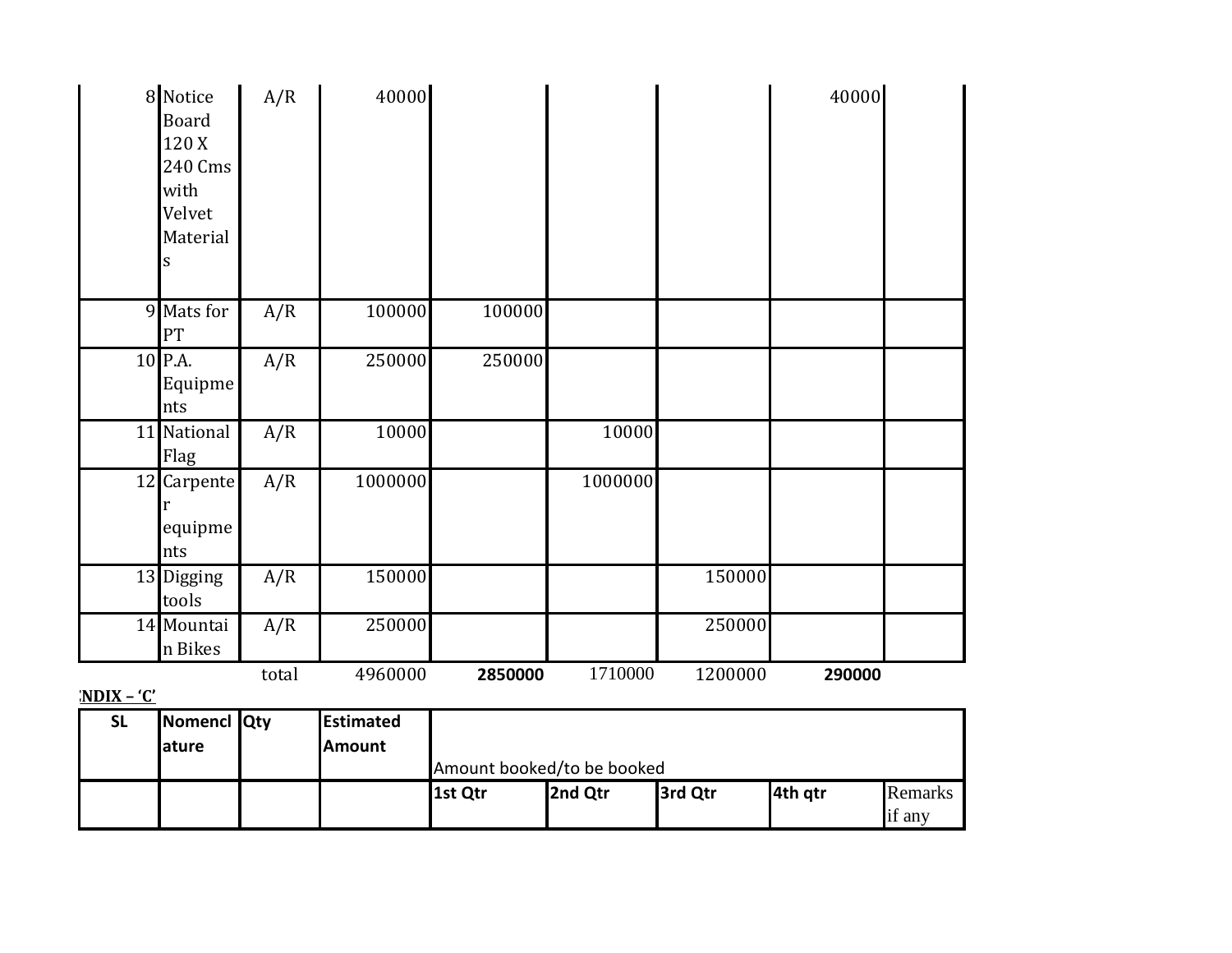| 1 Racing<br>cycle<br>complete                              | A/R   | 100000  | 100000 |         |        |           |  |
|------------------------------------------------------------|-------|---------|--------|---------|--------|-----------|--|
| 2 Sports<br>items                                          | A/R   | 250000  | 250000 |         |        |           |  |
| 3 Industria<br>washing<br>machine                          | A/R   | 700000  |        | 700000  |        |           |  |
| 4 Paintball<br>guns<br>with<br>complete<br>accessori<br>es | A/R   | 500000  |        | 500000  |        |           |  |
| 5 Riot Drill<br>equipme<br>nts                             | A/R   | 500000  |        |         | 500000 |           |  |
|                                                            | total | 2050000 | 350000 | 1200000 | 500000 | $\pmb{0}$ |  |

## $NDIX - 'D'$

| <b>SL</b> | Nomencl Qty<br><b>ature</b> | Estimated<br><b>IAmount</b> |                            |         |         |         |                |  |  |
|-----------|-----------------------------|-----------------------------|----------------------------|---------|---------|---------|----------------|--|--|
|           |                             |                             | Amount booked/to be booked |         |         |         |                |  |  |
|           |                             |                             | 1st Qtr                    | 2nd Qtr | 3rd Qtr | 4th gtr | <b>Remarks</b> |  |  |
|           |                             |                             |                            |         |         |         | if any         |  |  |